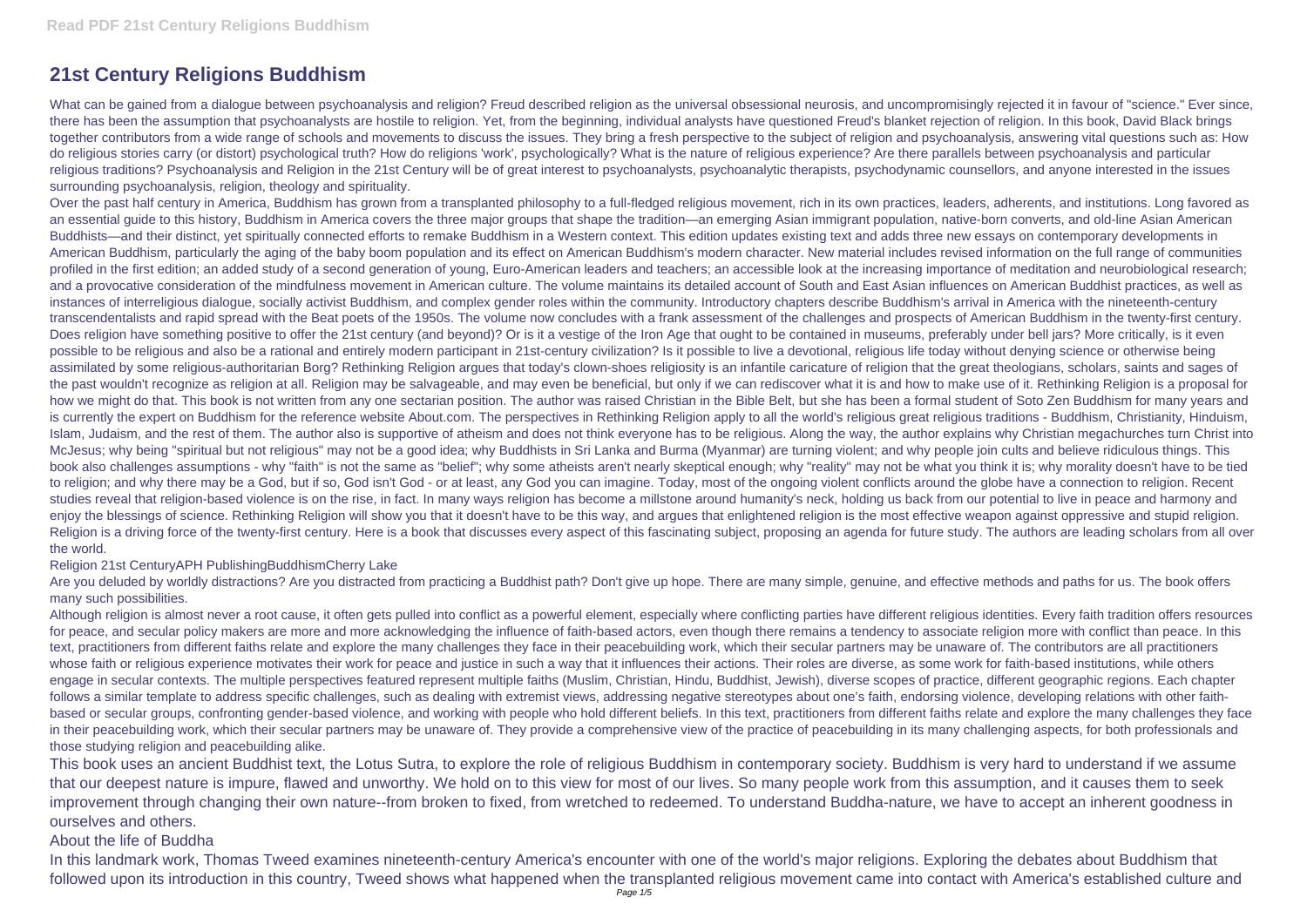### **Read PDF 21st Century Religions Buddhism**

fundamentally different Protestant tradition. The book, first published in 1992, traces the efforts of various American interpreters to make sense of Buddhism in Western terms. Tweed demonstrates that while many of those interested in Buddhism considered themselves dissenters from American culture, they did not abandon some of the basic values they shared with their fellow Victorians. In the end, the Victorian understanding of Buddhism, even for its most enthusiastic proponents, was significantly shaped by the prevailing culture. Although Buddhism attracted much attention, it ultimately failed to build enduring institutions or gain significant numbers of adherents in the nineteenth century. Not until the following century did a cultural environment more conducive to Buddhism's taking root in America develop. In a new preface, Tweed addresses Buddhism's growing influence in contemporary American culture.

Public opinion about homosexuality varies substantially around the world. While residents in some nations have embraced gay rights as human rights, people in many other countries find homosexuality unacceptable. What creates such big differences in attitudes? This book shows that cross-national differences in opinion can be explained by the strength of democratic institutions, the level of economic development, and the religious context of the places where people live. Amy Adamczyk uses survey data from almost ninety societies, case studies of various countries, content analysis of newspaper articles, and in-depth interviews to examine how demographic and individual characteristics influence acceptance of homosexuality.

"This volume is not a set of textbook answers on how to witness to Hindus, Buddhists, Muslims, and people with other religions based on simple formulas. It is the wrestlings, affirmations, and testimonies of those who have been deeply involved in ministries to people of other religious faiths and have thought deeply about the issues religious pluralism raises." - Paul G. Hiebert, Professor Emeritus, Trinity Evangelical Divinity School

"Handbook of Religion and the Asian City highlights the creative and innovative role of urban aspirations in Asian world cities. It points out that urban politics and governance are often about religious boundaries and processions--in short, that public religion is politics. The essays show how projects of secularism come up against projects and ambitions of a religious nature, a particular form of contestation that takes the city as its public arena. Asian cities are sites of speculation, not only for those who invest in real estate but also for those who look for housing, for employment, and for salvation. In its potential and actual mobility, the sacred creates social space in which they all can meet. Handbook of Religion and the Asian City makes the comparative case that one cannot study the historical patterns of urbanization in Asia without paying attention to the role of religion in urban aspirations"--Provided by publisher. This is the first book to examine the British discovery of Buddhism during the Victorian period. It was only during the nineteenth century that Buddhism became, in the western mind, a religious tradition separate from Hinduism. As a result, Buddha emerge from a realm of myth and was addressed as a historical figure. Almond's exploration of British interpretations of Buddhism--of its founder, its doctrines, its ethics, its social practices, its truth and value--illuminates more than the various aspects of Buddhist culture: it sheds light on the Victorian society making these judgements.

"In their introduction to this Handbook, the editors affirm: 'Many sociologists have come to realise that it makes no sense now to omit religion from the repertoire of social scientific explanations of social life'. I wholeheartedly agree. I also suggest that this wide-ranging set of essays should become a starting-point for such enquiries. Each chapter is clear, comprehensive and well-structured - making the Handbook a real asset for all those engaged in the field." - Grace Davie, University of Exeter "Serious social scientists who care about making sense of the world can no longer ignore the fact that religious beliefs and practices are an important part of this world... This Handbook is a valuable resource for specialists and amateurs alike. The editors have done an exceptionally fine job of incorporating topics that illuminate the range and diversity of religion and its continuing significance throughout the world." - Robert Wuthnow, Princeton University At a time when religions are increasingly affecting, and affected by, life beyond the narrowly sacred sphere, religion everywhere seems to be caught up in change and conflict. In the midst of this contention and confusion, the sociology of religion provides a rich source of understanding and explanation. This Handbook presents an unprecedentedly comprehensive assessment of the field, both where it has been and where it is headed. Like its many distinguished contributors, its topics and their coverage are truly global in their reach. The Handbook's 35 chapters are organized into eight sections: basic theories and debates; methods of studying religion; social forms and experiences of religion; issues of power and control in religious organizations; religion and politics; individual religious behaviour in social context; religion, self-identity and the life-course; and case studies of China, Eastern Europe, Israel, Japan, and Mexico. Each chapter establishes benchmarks for the state of sociological thinking about religion in the 21st century and provides a rich bibliography for pursuing its subject further. Overall, the Handbook stretches the field conceptually, methodologically, comparatively, and historically. An indispensable source of guidance and insight for both students and scholars. Choice 'Outstanding Academic Title' 2009

"This book examines the unique synergy between religion and technology, and explores the many ways that technology is shaping religious expression, as well as ways that religion is coming to influence technology"--Provided by publisher.

Using the new C3 Framework for Social Studies Standards, these books explore the six most popular world religions through the lenses of History, Geography, Civics, and Economics. In Buddhism, the text and photos look at the history, basic philosophies, and geography of this religion, as well as how it relates to society today. As they read, students will develop questions about the text, and use evidence from a variety of sources in order to form conclusions. Data-focused backmatter is included, as well as a bibliography, glossary, and index. Although Buddhism is known for emphasizing the importance of detachment from materiality and money, in the last few decades Buddhists have become increasingly ensconced in the global market economy. The contributors to this volume address how Buddhists have become active participants in market dynamics in a global age, and how Buddhists and non-Buddhists alike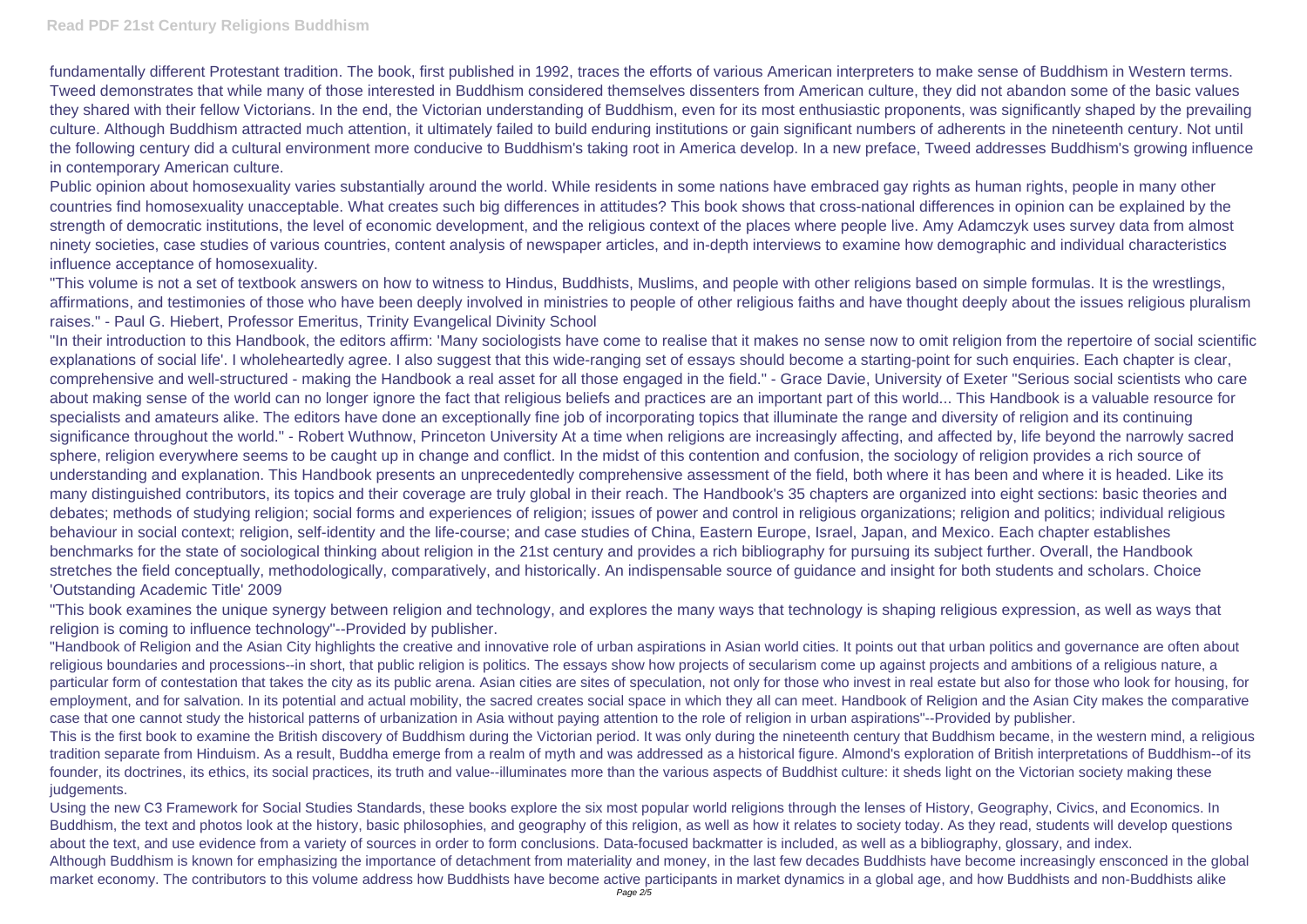engage Buddhism economically. Whether adopting market logics to promote the Buddha's teachings, serving as a source of semantics and technologies to maximize company profits, or reacting against the marketing and branding of the religion, Buddhists in the twenty-first century are marked by a heightened engagement with capitalism. Eight case studies present new research on contemporary Buddhist economic dynamics with an emphasis on not only the economic dimensions of religion, but also the religious dimensions of economic relations. In a wide range of geographic settings from Asia to Europe and beyond, the studies examine institutional as well as individual actions and responses to Buddhist economic relations. The research in this volume illustrates Buddhism's positioning in various ways—as a religion, spirituality, and non-religion; an identification, tradition, and culture; a source of values and morals; a world-view and way of life; a philosophy and science; even an economy, brand, and commodity. The work explores Buddhism's flexible and shifting qualities within the context of capitalism, and consumer society's reshaping of its portrayal and promotion in contemporary societies worldwide.

For people nowadays, the constant exchange of people, goods and ideas and their interaction across wide distances are a part of everyday life. However, such encounters and interregional links are by no means only a recent phenomenon, although the forms they have taken in the course of history have varied. It goes without saying that travel to distant regions was spurred by various interests, first and foremost economic and imperialist policies, which reached an initial climax around 1500 with the European expansion to the Americas and into the Indian Ocean. The motivations of European travellers for venturing to the regions of maritime and mainland Southeast Asia, which are the focus of the studies presented here, were manifold, ranging from the pursuit of power, commercial exploitation, intellectual curiosity and the aspiration to proselytize among indigenous people. This book adds to existing knowledge on travel, travel experiences and travel writing by Europeans in mainland and insular Southeast Asia from the 16th to the 21st century, based on specific case studies. Moreover, it demonstrates how Europeans perceived religion in the region presently known as Southeast Asia. Working on the assumption that many of the European traders, seafarers, explorers and administrators arriving in Southeast Asia came as Christians, convinced of the superiority of their religion, the contributors to this volume analyse their encounters with Muslims, who had been their long-standing enemies in the Mediterranean, and with Hindus, Buddhists, and adherents of local religions. They involve themselves closely with the travelogues and the role of religions therein, and, in doing so, reveal the ways in which religion influenced the travellers' understanding of societies in maritime and mainland Southeast Asia. The volume explores a number of questions, including: How did European travellers perceive religion in different regions of Southeast Asia in different historical periods? How did the administrators, the missionaries, the natural historians and the explorers position themselves vis-à-vis Islam and Buddhism on Java and in Siam? And what do travel accounts tell us about the way Southeast Asian people perceived the Europeans? Your hands-on quide to this widely practiced and ancient religion Buddhism, one of the world's most widely practiced religions, is a fascinating yet complex eastern religion that is rapidly spreading throughout western civilization. What does it mean to be a Buddhist? What are the fundamental beliefs and history behind this religion? Buddhism For Dummies explores these questions and more in this updated guide to Buddhist culture. You'll gain an understanding of the origins of this ancient practice and how they're currently applied to everyday life. Whether you're a searcher of truth, a student of religions, or just curious about what makes Buddhism such a widely practiced religion, this guide is for you. In plain English, it defines the important terms, explains the key concepts, and explores in-depth a wide range of fascinating topics. New and expanded coverage on all the schools of Buddhism, including Theravada, Tibetan, and Mahayana The continuing relevance of the Dalai Lama Updated coverage on daily observances, celebrations, styles, practices, meditation, and more Continuing the Dummies tradition of making the world's religions engaging and accessible to everyone, Buddhism For Dummies is your essential guide to this fascinating religion. Buddhism For Dummies (9781119643265) was previously published as Buddhism For Dummies (9781118023792). While this version features a new Dummies cover and design, the content is the same as the prior release and should not be considered a new or updated product.

'The natural sympathy and understanding of people everywhere must be the soil in which the new humanism can thrive.' For Daisaku Ikeda, whose words these are, education has long been one of the fundamental priorities of his work and teaching. His emphasis on the intellectual legacy bequeathed to humanity by the great teachers of civilization is in this volume encapsulated by the notion of a 'new humanism': a significant residue ofwisdom that in the right circumstances may be passed on to future generations, expanding horizons, making connections between different cultures and encouraging fresh insights and new discoveries across the globe. These circumstances are perhaps most fully realised in the context of universities. In promoting his core values of education and peace, the author has delivered lectures and speeches at more than twenty-five academies, colleges and research institutes worldwide. This stimulating collection, which includes the author's most recent lectures, ranges widely across topics as diverse as art, religion, culture and time, and draws creatively on the sages of ancient India, China and Japan as well as on visionary thinkers from every nation, including Tolstoy, Victor Hugo and Gandhi.

Can Islam be located on a map? Is Europe the center of the Christian world? Is India a Hindu nation? While decades ago these questions were often answered in the affirmative, the truth has never been that simple. Not only are adherents of particular faiths spread across the globe, but there are many variations of a particular faith practiced side by side. This has only become more true in recent years as the pace of globalization has quickened. The essays collected here provide brief and accessible introductions to the major world religions in their global contexts. The volume begins with an introduction to the globalization of religion by Mark Juergensmeyer, and is followed by individual essays on Christianity, Islam, Judaism, Hinduism, Buddhism, and local religious societies. The book concludes with three essays reflecting on the global religious scene. Taken together, these essays provide a concise, authoritative, and highly readable introduction to the state of worldwide religion in the 21st century.

In the early 21st century, Buddhism has become ubiquitous in America and other western nations, moving beyond the original bodhi tree in India to become a major global religion. During its journey westward, it has changed, adapted to new cultures, and offered spiritual help to many people looking for answers to the problems of life. It is being studied in institutions of higher education, being practice by many people, and having its literature translated and published. The Historical Dictionary of Buddhism covers and clarifies Buddhist concepts, significant figures, movements, schools, places, activities, and periods. This is done through a chronology, an introductory essay, a bibliography, and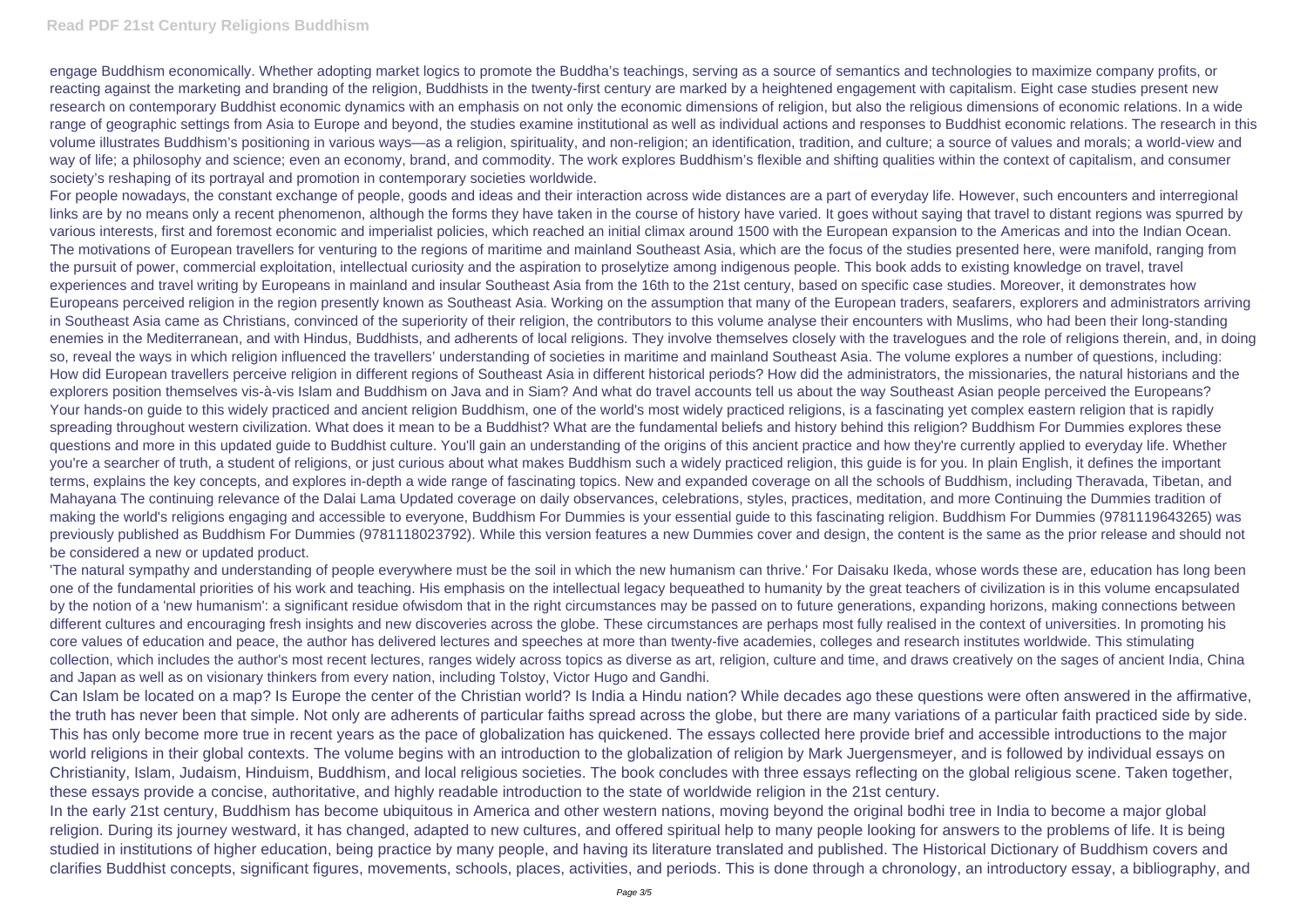over 700 cross-referenced dictionary entries.

Explores the prevalence of Buddhist ideas in American literature since the 1970s.

This text is best viewed in pdf format. Download this and other free original texts from my website: TenazinTharpa.com. Tibetan Buddhist Essentials is a complete guide to Tibetan Buddhism. A unique text series presenting an expansive modern view of Tibetan Buddhism for students of diverse backgrounds and sensibilities. It shares an authentic yet progressive presentation of Tibetan Buddhism in an easily accessible no-nonsense format.

Whether you are an atheist or a fundamentalist Christian, this book offers an entirely novel approach to the science-versus-religion divide. At times provocative but understanding, with seriousness interwoven with touches of humour, the author shows how opinions and inflexible presuppositions can develop into becoming absolute 'truths'. Not only of sober relevance for the teaching of comparative religion, there is food for thought at a time when the positive contribution of religious belief to individuals and society is being undermined.

This book provides a fresh perspective on world religions. I describe some of the more obvious religious traditions on the planet and note similarities and differences. I am writing brief descriptions as if I were a tour guide introducing a stranger to the history, real and imagined, of five of the more obvious religions. My wish is that even people who live in the cognitive box created by one group will take a vacation, fly outside of your container and enjoy an overview of humans – past, present, and future. If you can go beyond beliefs, faith, claims, arguments and the narcissism that afflicts all of us, then you ask: does membership in any religious group bring us closer to living in a peaceful, constructive, sustainable society? From the Preface Any discussion of religion invites misunderstanding and conflict. Humans have convened in small groups for thousands of years to celebrate, to appease evil spirits and to encourage good spirits to offer more privileges and benefits. Humans continue to dress up in costumes, beat drums, chant, sing, and dance and make offerings to innumerable gods. These celebrations help to maintain group unity and often induce euphoric feelings in the participants. While there has always been an archetypal form to these group activities, each local group develops its own version of myths, rituals and celebrations. The belief in spirits is the universal form. The names, number and idiosyncratic expressions of the spirits is the local content. If you consider "religious" expressions around the world and throughout, history, you would notice that there a number of basic themes with thousands of imaginative variations. You also notice that in every tribe, village or city, people believe they have special relationships with gods and spirits not enjoyed elsewhere. No discussion of religion will make sense until the importance of group identity is understood. Humans may sometimes look like individuals, but the truth is that all humans are members of local groups that determine what they know, how they communicate and how they treat other humans. Each local group develops stories, beliefs and rules. Collections of local groups with special beliefs into larger organizations are often described as "religion." Members of local groups are described as "religious" if they recite group slogans, attend meetings and celebrations. Religions often claim special privileges for their members so that the term "religious" is used to claim advantages and superior moral authority where none actually exists. The tendency for selective, even exclusive, group membership is deeply embedded in the human mind and shows up everywhere and at all times. The key elements of group identity are recognizable appearance enhanced by costumes, common language, common beliefs and common behaviors, especially ritualistic behaviors.

How World Faiths Compare to Christianity So What's the Difference? has been revised and updated for the 21st Century to help Christians better understand their own beliefs. A classic first released in 1967, this revision takes a current look at the answer to the question, How does orthodox biblical Christianity differ from other faiths? In a straightforward, non - critical comparison, Fritz Ridenour explores and explains the basic tenets of Roman Catholicism, Judaism, Islam, Hinduism, Buddhism, Jehovah's Witnesses, Christian Science, Scientology, New Age and Mormonism.

Cousins evaluates our present religious condition and reflects on the importance of tradition, spirituality, and mysticism in understanding ourselves and others. This project at the interface of Buddhist-Christian studies, comparative theology, and Christian systematic theology proceeds by way of exploring questions related to the presence and activity of the Holy Spirit in a 21st century world of many faiths.

The updated guide to differences - and similarities - of faiths around the world. In this revised and updated edition of the popular guide to the many faiths followed around the world, modern and ancient religions are extensively covered as well as New Thought religions. This edition also now features a chapter on Sikhism, more coverage of religious extremism in the 21st century, a new chapter on the afterlife, and additional online resources making it the most up-to-date volume available. ? Outdoes the competition with more chapters on current and ancient religions ? Appeals to students, theologists, and those generally interesting in religions around the world.

This volume describes and maps congregations of Christian confessions and denominations, as well as groups with Jewish, Buddhist, Muslim, Hindu, and various other spiritual faiths, in different European countries. Consisting of three parts, it presents concrete sociological studies addressing how established and not established, old and new congregations of various faiths create a new kind of religious diversity at the country level; how religious congregations are challenged and thrive in large cities; and how religious congregations change in the 21st century. The book enlightens by its descriptive analysis and the theoretical questions it raises concerning the religious transformations happening all over Europe. It addresses issues of religious diversity in the cities of Europe by presenting large studies conducted in cities such as Barcelona in Spain, and Aarhus in Denmark. By means of large-scale censuses taken in areas such as North Rhine-Westphalia in Germany and in countries like Switzerland and Italy, the book shows how the historically established churches restructure their congregations and activities. It clarifies for the new gatherers where and how a new diversity of religious congregations is in the process of being established. Finally, the book covers two important topical issues: